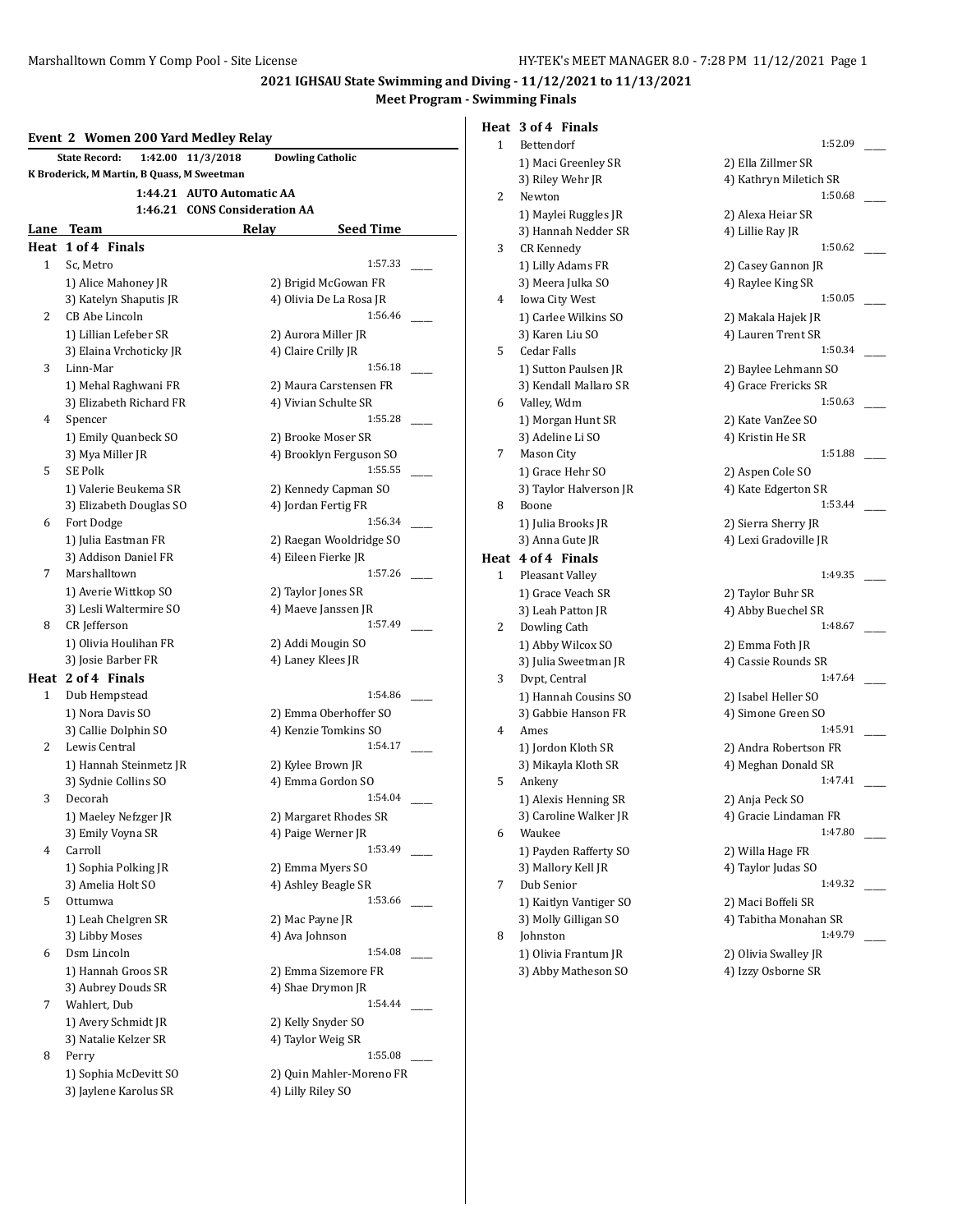#### **Event 3 Women 200 Yard Freestyle**

|                   | <b>State Record:</b> |         | 1:47.14 11/8/2014            |             | <b>Allyssa Fluit</b> |
|-------------------|----------------------|---------|------------------------------|-------------|----------------------|
|                   |                      | 1:48.74 | <b>AUTO Automatic AA</b>     |             |                      |
|                   |                      | 1:50.57 | <b>CONS Consideration AA</b> |             |                      |
| Lane              | Name                 |         |                              | Yr School   | <b>Prelims</b>       |
| Heat              | 1 B - Final          |         |                              |             |                      |
| 1                 | Lucy Haars           |         | S <sub>O</sub>               | <b>LNM</b>  | 1:56.86              |
| 2                 | Brecken Baller       |         | SR                           | <b>SCN</b>  | 1:56.04              |
| 3                 | Abby Buechel         |         |                              | SR PV       | 1:55.87              |
| $\overline{4}$    | Kolby Reese          |         | S <sub>O</sub>               | <b>ICW</b>  | 1:55.19              |
| 5                 | Zarah Worth          |         | IR                           | DCAT        | 1:55.61              |
| 6                 | Madison Judas        |         | SR                           | WAU         | 1:55.94              |
| 7                 | Lauren Trent         |         |                              | SR ICW      | 1:56.82              |
| 8                 | Anna Huss            |         |                              | FR DCAT     | 1:57.72              |
| Heat              | 2 A - Final          |         |                              |             |                      |
| 1                 | Lauren Fisher        |         | <b>SR</b>                    | AMES        | 1:54.96              |
| $\overline{2}$    | Sophie Loeffler      |         | FR                           | <b>ANKH</b> | 1:54.65              |
| 3                 | Jade Roghair         |         | IR                           | ICW         | 1:52.47              |
| $\overline{4}$    | Jessi Wigham         |         | IR                           | WAU         | 1:51.19              |
| 5                 | Nora Kemp            |         | S <sub>O</sub>               | <b>WAU</b>  | 1:51.39              |
| 6                 | <b>Faith Frantum</b> |         | FR                           | <b>JOHN</b> | 1:54.25              |
| 7                 | Mary Selden          |         | S <sub>O</sub>               | <b>BETT</b> | 1:54.71              |
| 8                 | Maddie Carleton      |         |                              | SR ANKH     | 1:54.99              |
| <b>Alternates</b> |                      |         |                              |             |                      |
| 1                 | Alyssa Witt          |         | IR                           | <b>BETT</b> | 1:57.80              |
| $\overline{c}$    | <b>Briley Corwin</b> |         | SO.                          | <b>WDMV</b> | 1:58.79              |

### **Event 4 Women 200 Yard IM**

|                | <b>State Record:</b> | 2:00.33 | 11/3/2012                     |             | <b>Emma Sougstad</b> |
|----------------|----------------------|---------|-------------------------------|-------------|----------------------|
|                |                      | 2:01.51 | <b>AUTO Automatic AA</b>      |             |                      |
|                |                      |         | 2:03.64 CONS Consideration AA |             |                      |
| Lane           | Name                 |         |                               | Yr School   | <b>Prelims</b>       |
| Heat           | 1 B - Final          |         |                               |             |                      |
| 1              | Kendall Mallaro      |         | SR.                           | <b>CEDF</b> | 2:11.63              |
| $\overline{2}$ | Anne Baumann         |         | SR.                           | <b>CRK</b>  | 2:11.44              |
| 3              | Abby Wilcox          |         | SO.                           | <b>DCAT</b> | 2:11.29              |
| 4              | Kate VanZee          |         | SO.                           | <b>WDMV</b> | 2:10.92              |
| 5              | Olivia Taeger        |         | SR                            | ICW         | 2:10.98              |
| 6              | Abby Hala            |         | SR                            | AMES        | 2:11.32              |
| 7              | Makala Hajek         |         | <b>IR</b>                     | ICW         | 2:11.63              |
| 8              | Isabel Heller        |         | S <sub>O</sub>                | <b>DAVC</b> | 2:12.04              |
| Heat           | 2 A - Final          |         |                               |             |                      |
| 1              | Olivia Frantum       |         | IR                            | <b>JOHN</b> | 2:09.11              |
| $\overline{2}$ | <b>Taylor Buhr</b>   |         | SR                            | <b>PV</b>   | 2:08.51              |
| 3              | Hayley Kimmel        |         | JR.                           | LNM         | 2:05.21              |
| $\overline{4}$ | Olivia Swalley       |         | IR                            | <b>JOHN</b> | 2:02.71              |
| 5              | Willa Hage           |         | FR                            | WAU         | 2:05.06              |
| 6              | Mallory Kell         |         | <b>IR</b>                     | <b>WAU</b>  | 2:06.03              |
| 7              | Annie Honkamp        |         | S <sub>O</sub>                | <b>DCAT</b> | 2:09.08              |
| 8              | Adeline Li           |         | S <sub>O</sub>                | <b>WDMV</b> | 2:09.63              |
|                | <b>Alternates</b>    |         |                               |             |                      |
| $\mathbf{1}$   | Emma Myers           |         | S <sub>O</sub>                | CARO        | 2:12.32              |
| $\overline{2}$ | Aspen Cole           |         | S <sub>O</sub>                | <b>MSNC</b> | 2:12.44              |
|                |                      |         |                               |             |                      |

|  |  |  |  | Event 5 Women 50 Yard Freestyle |
|--|--|--|--|---------------------------------|
|--|--|--|--|---------------------------------|

|              | 22.51<br><b>State Record:</b>    | 11/8/2014               | <b>Maddie Gehrke</b>        |         |
|--------------|----------------------------------|-------------------------|-----------------------------|---------|
|              |                                  | 23.20 AUTO Automatic AA |                             |         |
|              |                                  |                         | 23.54 CONS Consideration AA |         |
| Lane         | Name                             |                         | Yr School                   | Prelims |
|              | Heat 1 B-Final                   |                         |                             |         |
| $\mathbf{1}$ | Hannah Cousins                   |                         | SO DAVC                     | 24.45   |
| 2            | Izzy Osborne                     |                         | SR JOHN                     | 24.36   |
| 3            | Maria Trotta                     |                         | SO CRK                      | 24.11   |
| 4            | Taylor Judas                     |                         | SO WAU                      | 24.00   |
| 5            | Anna Gute                        |                         | JR BOON                     | 24.10   |
| 6            | Jenna Currier                    |                         | SR CARO                     | 24.12   |
| 7            | <b>Aubrey Douds</b>              |                         | SR DML                      | 24.40   |
| 8            | Caroline Walker                  |                         | JR ANKH                     | 24.60   |
|              | Heat 2 A - Final                 |                         |                             |         |
| 1            | Sophie McCorkle                  |                         | SR AMES                     | 23.88   |
| 2            | Mikayla Kloth                    |                         | SR AMES                     | 23.59   |
| 3            | Cassie Rounds                    |                         | SR DCAT                     | 23.57   |
| 4            | Meghan Donald                    |                         | SR AMES                     | 22.60   |
| 5            | Payden Rafferty                  |                         | SO WAU                      | 23.53   |
| 6            | Abby Lear                        |                         | SR MUSC                     | 23.57   |
| 7            | Grace Hoeper                     |                         | FR ICC                      | 23.64   |
| 8            | Alexis Henning                   |                         | SR ANKH                     | 23.88   |
| Alternates   |                                  |                         |                             |         |
| $\mathbf{1}$ | Jaylene Karolus                  |                         | SR PERR                     | 24.62   |
| 2            | Molly Gilligan                   | SO                      | DUBS                        | 24.65   |
|              |                                  |                         |                             |         |
|              | Event 6 Women 100 Yard Butterfly |                         |                             |         |
|              | <b>State Record:</b>             | 53.01 11/13/2020        | <b>Scarlet Martin</b>       |         |
|              |                                  | 54.42 AUTO Automatic AA |                             |         |
|              |                                  |                         | 55.49 CONS Consideration AA |         |
|              | <b>Lane Name</b>                 |                         | Yr School                   | Prelims |
|              | Heat 1 B-Final                   |                         |                             |         |
| $\mathbf{1}$ | Evan Schwickerath                |                         | JR WAU                      | 59.28   |
| 2            | Zarah Worth                      |                         | JR DCAT                     | 59.18   |
| 3            | Kendall Mallaro                  |                         | SR CEDF                     | 58.63   |
| 4            | Jenna Currier                    |                         | SR CARO                     | 58.24   |
| 5            | Dylan Hogenson                   |                         | SO WAU                      | 58.61   |
| 6            | <b>Elizabeth Powers</b>          |                         | SO AMES                     | 59.05   |
| 7            | Alyssa Witt                      |                         | JR BETT                     | 59.21   |
| 8            | Caroline Walker                  |                         | JR ANKH                     | 59.28   |
|              | Heat 2 A - Final                 |                         |                             |         |
| $\mathbf{1}$ | Cassie Rounds                    | SR                      | DCAT                        | 56.82   |
| 2            | Julia Sweetman                   |                         | JR DCAT                     | 56.56   |
| 3            | Hannah Nedder                    |                         | SR NEWT                     | 56.45   |
| 4            | Scarlet Martin                   |                         | SR ICW                      | 53.41   |
| 5            | Mikayla Kloth                    |                         | SR AMES                     | 55.85   |
| 6            | Mallory Kell                     |                         | JR WAU                      | 56.52   |
| 7            | Jordon Kloth                     |                         | SR AMES                     | 56.80   |
| 8            | Adeline Li                       | SO.                     | <b>WDMV</b>                 | 57.56   |
| Alternates   |                                  |                         |                             |         |
| 1            |                                  |                         | FR LNM                      | 59.42   |
| 2            | Maura Carstensen<br>Riley Wehr   | JR                      | <b>BETT</b>                 | 59.44   |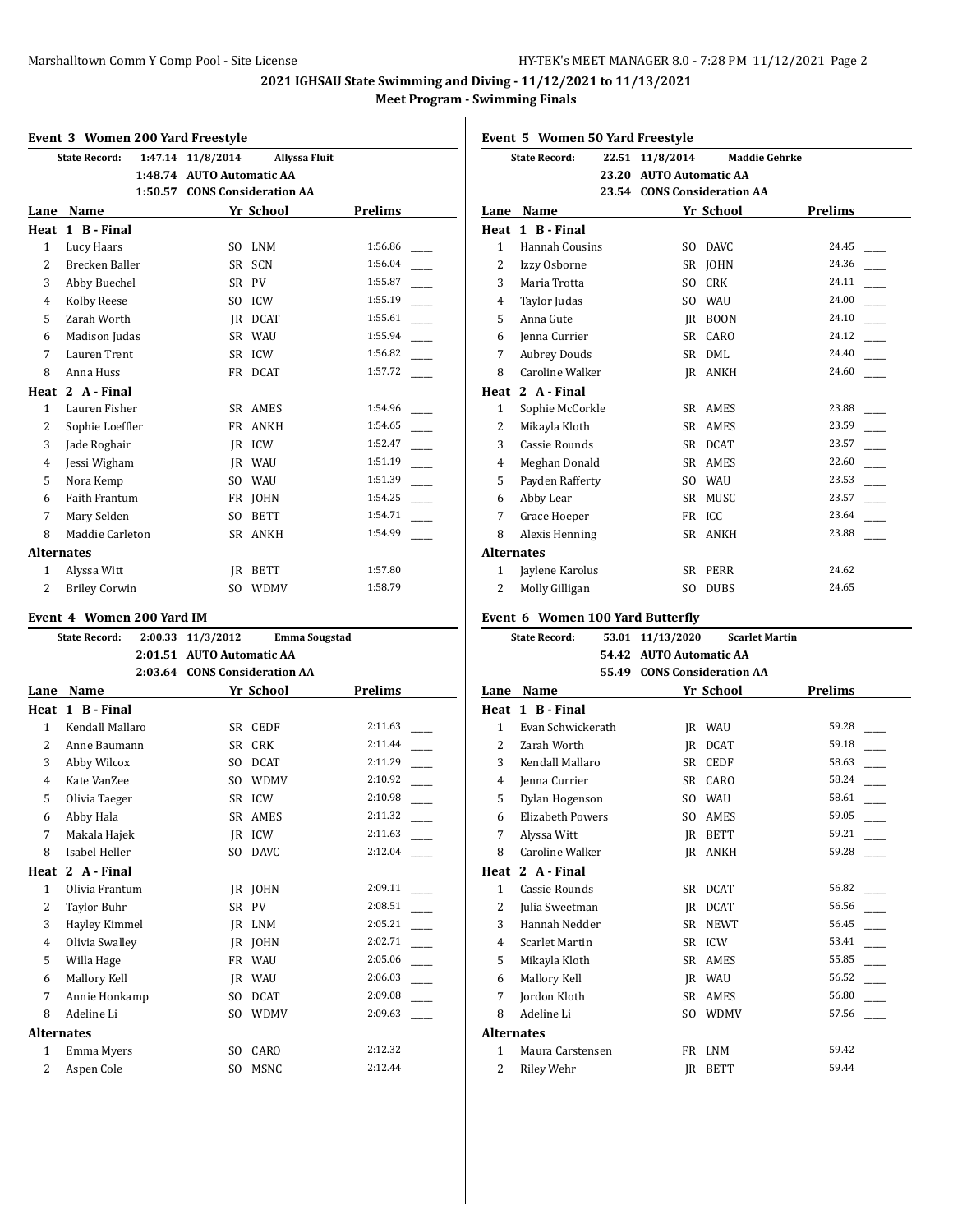#### **Event 7 Women 100 Yard Freestyle**

|                   | women too faru ricestyle<br><b>State Record:</b> | 49.03 | 11/9/2019                    |             | <b>Jasmine Rumley</b> |
|-------------------|--------------------------------------------------|-------|------------------------------|-------------|-----------------------|
|                   |                                                  |       |                              |             |                       |
|                   |                                                  | 50.19 | <b>AUTO Automatic AA</b>     |             |                       |
|                   |                                                  | 51.05 | <b>CONS Consideration AA</b> |             |                       |
| Lane              | Name                                             |       |                              | Yr School   | <b>Prelims</b>        |
| Heat              | 1 B - Final                                      |       |                              |             |                       |
| 1                 | Maggie Carlson                                   |       | <b>SR</b>                    | <b>DCAT</b> | 53.88                 |
| 2                 | Maria Trotta                                     |       | S <sub>O</sub>               | <b>CRK</b>  | 53.78                 |
| 3                 | Anna Gute                                        |       | IR                           | <b>BOON</b> | 53.53                 |
| 4                 | Mary Selden                                      |       | S <sub>O</sub>               | <b>BETT</b> | 52.97                 |
| 5                 | <b>Aubrey Douds</b>                              |       | <b>SR</b>                    | DML         | 53.24                 |
| 6                 | Lucy Haars                                       |       | S <sub>O</sub>               | <b>LNM</b>  | 53.70                 |
| 7                 | Kylee Brown                                      |       | IR                           | LEW         | 53.86                 |
| 8                 | Morgan Hunt                                      |       | SR                           | <b>WDMV</b> | 53.92                 |
| Heat              | 2 A - Final                                      |       |                              |             |                       |
| 1                 | Brecken Baller                                   |       | SR.                          | <b>SCN</b>  | 52.77                 |
| 2                 | Nora Kemp                                        |       | SO.                          | WAU         | 52.29                 |
| 3                 | Sophie McCorkle                                  |       | <b>SR</b>                    | AMES        | 52.04                 |
| $\overline{4}$    | Meghan Donald                                    |       | <b>SR</b>                    | AMES        | 49.97                 |
| 5                 | <b>Grace Frericks</b>                            |       | <b>SR</b>                    | <b>CEDF</b> | 50.40                 |
| 6                 | Abby Lear                                        |       | <b>SR</b>                    | MUSC        | 52.10                 |
| 7                 | Grace Hoeper                                     |       | <b>FR</b>                    | ICC         | 52.34                 |
| 8                 | Olivia Taeger                                    |       | <b>SR</b>                    | ICW         | 52.94                 |
| <b>Alternates</b> |                                                  |       |                              |             |                       |
| 1                 | Athieno Wandera                                  |       | FR                           | <b>WAU</b>  | 54.05                 |
| $\overline{2}$    | Eileen Fierke                                    |       | JR.                          | <b>FTD</b>  | 54.06                 |

### **Event 8 Women 500 Yard Freestyle**

|                | <b>State Record:</b><br>4:45.78 | 11/14/2020               | <b>Aurora Roghair</b>        |                |
|----------------|---------------------------------|--------------------------|------------------------------|----------------|
|                | 4:52.18                         | <b>AUTO Automatic AA</b> |                              |                |
|                | 4:56.85                         |                          | <b>CONS Consideration AA</b> |                |
| Lane           | Name                            |                          | Yr School                    | <b>Prelims</b> |
| Heat           | 1 B - Final                     |                          |                              |                |
| 1              | Anna Huss                       | FR                       | <b>DCAT</b>                  | 5:15.47        |
| 2              | Jenna Henry                     | SO.                      | <b>WDMV</b>                  | 5:13.18        |
| 3              | Lauren Trent                    | <b>SR</b>                | ICW                          | 5:13.01        |
| 4              | Kolby Reese                     | SO.                      | <b>ICW</b>                   | 5:11.76        |
| 5              | Sophie Loeffler                 | FR                       | ANKH                         | 5:11.81        |
| 6              | Allison He                      | SO.                      | <b>WDMV</b>                  | 5:13.06        |
| 7              | Lauren Fisher                   | SR.                      | <b>AMES</b>                  | 5:15.36        |
| 8              | Lilly Weber                     | SR                       | LNM                          | 5:15.99        |
| Heat           | 2 A - Final                     |                          |                              |                |
| $\mathbf{1}$   | Quin Mahler-Moreno              |                          | FR PERR                      | 5:09.05        |
| $\overline{2}$ | <b>Faith Frantum</b>            | FR                       | <b>JOHN</b>                  | 5:02.62        |
| 3              | Jade Roghair                    | IR                       | ICW                          | 4:59.86        |
| 4              | Jessi Wigham                    | IR                       | <b>WAU</b>                   | 4:57.36        |
| 5              | Zoe Davey                       | FR                       | <b>WAU</b>                   | 4:59.05        |
| 6              | Taylor Judas                    | S <sub>O</sub>           | <b>WAU</b>                   | 5:00.30        |
| 7              | Olivia Frantum                  | IR                       | <b>JOHN</b>                  | 5:04.77        |
| 8              | Maddie Carleton                 | SR                       | <b>ANKH</b>                  | 5:10.68        |
|                | <b>Alternates</b>               |                          |                              |                |
| $\mathbf{1}$   | <b>Briley Corwin</b>            | SO.                      | <b>WDMV</b>                  | 5:18.14        |
| 2              | <b>Riley Snakenberg</b>         | FR                       | AMES                         | 5:18.98        |
|                |                                 |                          |                              |                |

**Event 9 Women 200 Yard Freestyle Relay**

|      | <b>State Record:</b>                                         | 1:33.50 11/3/2018             | Ames                    |
|------|--------------------------------------------------------------|-------------------------------|-------------------------|
|      | A Feddersen, M Donald, M Winer, B Horras                     |                               |                         |
|      |                                                              | 1:35.36 AUTO Automatic AA     |                         |
|      |                                                              | 1:36.94 CONS Consideration AA |                         |
| Lane | <b>Team</b>                                                  | Relay                         | Seed Time               |
|      | Heat 1 of 4 Finals                                           |                               |                         |
| 1    | Dsm <roosevelt< td=""><td></td><td>1:44.76</td></roosevelt<> |                               | 1:44.76                 |
|      | 1) Maddy Lohmeier JR                                         |                               | 2) Kathleen Loder SO    |
|      | 3) Kallie Von der Linde SR                                   |                               | 4) Alla Lamark JR       |
| 2    | Mason City                                                   |                               | 1:44.31                 |
|      | 1) Kate Edgerton SR                                          |                               | 2) Marie Manternach JR  |
|      | 3) Taylor Halverson JR                                       |                               | 4) Jenna Braun JR       |
| 3    | Dsm Lincoln                                                  |                               | 1:44.23                 |
|      | 1) Tori Dudley JR                                            |                               | 2) Shae Drymon JR       |
|      | 3) Samantha Douds FR                                         |                               | 4) Ripley Berg SR       |
| 4    | Wahlert, Dub                                                 |                               | 1:44.09                 |
|      | 1) Brooke Wuebker JR                                         |                               | 2) Taylor Borgerding FR |
|      | 3) Kayla Wuebker FR                                          |                               | 4) Taylor Weig SR       |
| 5    | Lewis Central                                                |                               | 1:44.18                 |
|      | 1) Hannah Steinmetz JR                                       |                               | 2) Emma Gordon SO       |
|      | 3) Mia Hansen SO                                             |                               | 4) Sydnie Collins SO    |
| 6    | Spencer                                                      |                               | 1:44.25                 |
|      | 1) Mya Miller JR                                             |                               | 2) Brooke Moser SR      |
|      | 3) Lillian Gross FR                                          |                               | 4) Brooklyn Ferguson SO |
| 7    | Fort Dodge                                                   |                               | 1:44.39                 |
|      | 1) Eileen Fierke JR                                          |                               | 2) Makenna Kammerer JR  |
|      | 3) Becca Kenville SO                                         |                               | 4) Julia Eastman FR     |
| 8    | SE Polk                                                      |                               | 1:45.32                 |
|      | 1) Elizabeth Douglas SO                                      |                               | 2) Jordan Fertig FR     |
|      | 3) Valerie Beukema SR                                        |                               | 4) Kaylen Torrence FR   |
|      | Heat 2 of 4 Finals                                           |                               |                         |
| 1    | Marshalltown                                                 |                               | 1:43.79                 |
|      | 1) Maeve Janssen JR                                          |                               | 2) Averie Wittkop SO    |
|      | 3) Lesli Waltermire SO                                       |                               | 4) Taylor Jones SR      |
| 2    | Indianola                                                    |                               | 1:43.50                 |
|      | 1) Jorja Culver SR                                           |                               | 2) Julian Bacon JR      |
|      | 3) Olivia Ramaeker JR                                        |                               | 4) Olivia Bacon SO      |
| 3    | Ottumwa                                                      |                               | 1:43.26                 |
|      | 1) Leah Chelgren SR                                          |                               | 2) Libby Moses          |
|      | 3) Ava Johnson                                               |                               | 4) Mac Payne JR         |
| 4    | Ic, City High                                                |                               | 1:42.81                 |
|      | 1) Averi Loria                                               |                               | 2) Saoirse Miller FR    |
|      | 3) Amelia Lang-Fallon JR                                     |                               | 4) Grace Hoeper FR      |
| 5    | Decorah                                                      |                               | 1:43.20                 |
|      | 1) Julia Alberts JR                                          |                               | 2) Katerina Kovarik JR  |
|      | 3) Emily Voyna SR                                            |                               | 4) Paige Werner JR      |
| 6    | Sc, Metro                                                    |                               | 1:43.47                 |
|      | 1) Brigid McGowan FR                                         |                               | 2) Maria McGowan SO     |
|      | 3) Grace Aesoph FR                                           |                               | 4) Brecken Baller SR    |
| 7    | Pleasant Valley                                              |                               | 1:43.63                 |
|      | 1) Grace Veach SR                                            |                               | 2) Carlee Wolf SR       |
|      | 3) Lindsey Durick FR                                         |                               | 4) Ellen Tews JR        |
| 8    | Dub Hempstead                                                |                               | 1:43.93                 |
|      | 1) Kenzie Tomkins SO                                         |                               | 2) Jaelyn Tigges SR     |
|      | 3) Kate Duehr SO                                             |                               | 4) Nora Davis SO        |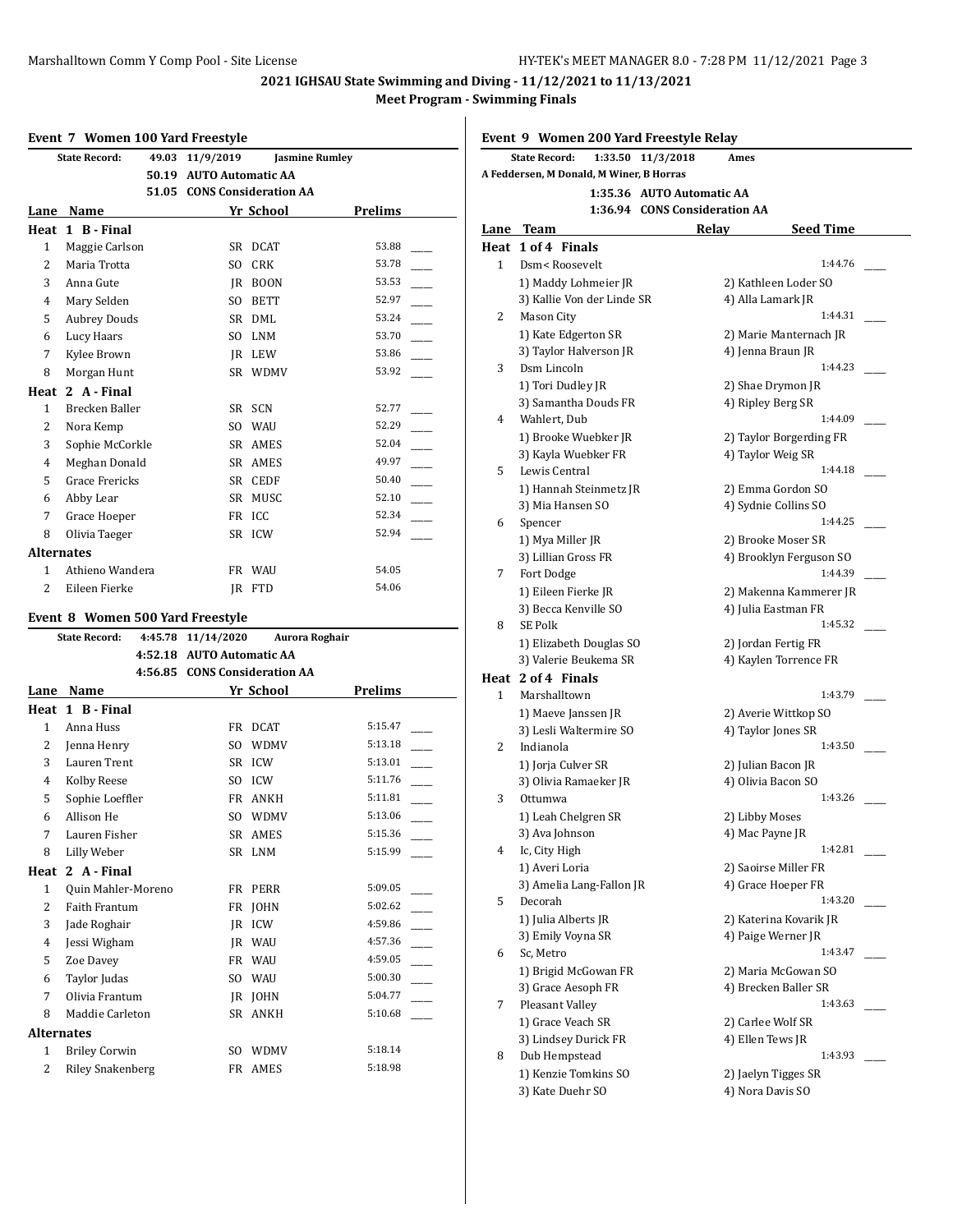## **Heat 3 Finals (#9 Women 200 Yard Freestyle Relay)**

| 1    | Johnston                                | 1:41.97                                 |
|------|-----------------------------------------|-----------------------------------------|
|      | 1) Lydia Yeutsy                         | 2) Kassady Taylor SR                    |
|      | 3) Faith Frantum FR                     | 4) Izzy Osborne SR                      |
| 2    | Valley, Wdm                             | 1:41.40                                 |
|      | 1) Allison He SO                        | 2) Emily Nelson JR                      |
|      | 3) Kristin He SR                        | 4) Kate VanZee SO                       |
| 3    | Newton                                  | 1:39.68                                 |
|      | 1) Alexa Heiar SR                       | 2) Maggie Garrett SR                    |
|      | 3) Lillie Ray JR                        | 4) Hannah Nedder SR                     |
| 4    | Dvpt, Central                           | 1:39.63                                 |
|      | 1) Hannah Cousins SO                    | 2) Simone Green SO                      |
|      | 3) Isabel Heller SO                     | 4) Lauren Valleroy FR                   |
| 5    | Muscatine                               | 1:39.64                                 |
|      | 1) Madeline Fisher SO                   | 2) Abby Lear SR                         |
|      | 3) Cate Lear FR                         | 4) Elysse Shippee SR                    |
| 6    | Carroll                                 | 1:39.97                                 |
|      | 1) Emma Myers SO                        | 2) Hailey Burns SO                      |
|      | 3) Ellie Beagle SO                      | 4) Jenna Currier SR                     |
| 7    | Cedar Falls                             | 1:41.96                                 |
|      | 1) Sophia Mason SO                      | 2) Zayda Smith SO                       |
|      | 3) Sutton Paulsen JR                    | 4) Grace Bobeldyk SR                    |
| 8    | Boone                                   | 1:42.48                                 |
|      | 1) Anna Gute JR                         | 2) Lexi Gradoville JR                   |
|      | 3) Sierra Sherry JR                     | 4) Brooke Lile FR                       |
| Heat | 4 of 4 Finals                           |                                         |
| 1    | Ankeny                                  | 1:39.29                                 |
|      |                                         | 2) Josie Parton SO                      |
|      | 1) Gracie Lindaman FR                   |                                         |
|      | 3) Caroline Walker JR                   | 4) Sophie Loeffler FR                   |
| 2    | Waukee                                  | 1:38.57                                 |
|      | 1) Nora Kemp SO                         | 2) Payden Rafferty SO                   |
|      | 3) Willa Hage FR                        | 4) Jessi Wigham JR                      |
| 3    | Linn-Mar                                | 1:37.86                                 |
|      | 1) Hayley Kimmel JR                     | 2) Lucy Haars SO                        |
|      | 3) Maura Carstensen FR                  | 4) Lily Haars SR                        |
| 4    | Ames                                    | 1:36.39                                 |
|      | 1) Sophie McCorkle SR                   | 2) Saylor Horras FR                     |
|      | 3) Mikayla Kloth SR                     | 4) Meghan Donald SR                     |
| 5    | Iowa City West                          | 1:37.14                                 |
|      | 1) Olivia Taeger SR                     | 2) Lauren Trent SR                      |
|      | 3) Jade Roghair JR                      | 4) Scarlet Martin SR                    |
| 6    | Dowling Cath                            | 1:38.43                                 |
|      | 1) Anna Huss FR                         | 2) Zarah Worth JR                       |
|      | 3) Maggie Carlson SR                    | 4) Cassie Rounds SR                     |
| 7    | Bettendorf                              | 1:38.83                                 |
|      | 1) Alyssa Witt JR                       | 2) Kathryn Miletich SR                  |
|      | 3) Abby Selden SO                       | 4) Mary Selden SO                       |
| 8    | <b>CR Kennedy</b>                       | 1:39.37                                 |
|      | 1) Maria Trotta SO<br>3) Raylee King SR | 2) Anne Baumann SR<br>4) Ellie Hance SO |

|                        | 1:41.97 |  |
|------------------------|---------|--|
| 2) Kassady Taylor SR   |         |  |
| 4) Izzy Osborne SR     |         |  |
|                        |         |  |
|                        | 1:41.40 |  |
| 2) Emily Nelson JR     |         |  |
| 4) Kate VanZee SO      |         |  |
|                        | 1:39.68 |  |
|                        |         |  |
| 2) Maggie Garrett SR   |         |  |
| 4) Hannah Nedder SR    |         |  |
|                        | 1:39.63 |  |
| 2) Simone Green SO     |         |  |
| 4) Lauren Valleroy FR  |         |  |
|                        | 1:39.64 |  |
|                        |         |  |
| 2) Abby Lear SR        |         |  |
| 4) Elysse Shippee SR   |         |  |
|                        | 1:39.97 |  |
| 2) Hailey Burns SO     |         |  |
|                        |         |  |
| 4) Jenna Currier SR    |         |  |
|                        | 1:41.96 |  |
| 2) Zayda Smith SO      |         |  |
| 4) Grace Bobeldyk SR   |         |  |
|                        | 1:42.48 |  |
|                        |         |  |
| 2) Lexi Gradoville JR  |         |  |
| 4) Brooke Lile FR      |         |  |
|                        |         |  |
|                        | 1:39.29 |  |
| 2) Josie Parton SO     |         |  |
|                        |         |  |
| 4) Sophie Loeffler FR  |         |  |
|                        | 1:38.57 |  |
| 2) Payden Rafferty SO  |         |  |
| 4) Jessi Wigham JR     |         |  |
|                        | 1:37.86 |  |
|                        |         |  |
| 2) Lucy Haars SO       |         |  |
| 4) Lily Haars SR       |         |  |
|                        | 1:36.39 |  |
| 2) Saylor Horras FR    |         |  |
| 4) Meghan Donald SR    |         |  |
|                        |         |  |
|                        | 1:37.14 |  |
| 2) Lauren Trent SR     |         |  |
| 4) Scarlet Martin SR   |         |  |
|                        | 1:38.43 |  |
| 2) Zarah Worth JR      |         |  |
|                        |         |  |
| 4) Cassie Rounds SR    |         |  |
|                        | 1:38.83 |  |
| 2) Kathryn Miletich SR |         |  |
| 4) Mary Selden SO      |         |  |
|                        | 1:39.37 |  |
| 2) Anne Baumann SR     |         |  |
|                        |         |  |
| 4) Ellie Hance SO      |         |  |
|                        |         |  |

**Event 10 Women 100 Yard Backstroke**

|                   | 54.17<br><b>State Record:</b>               | 11/13/2020                | <b>Scarlet Martin</b>         |                |
|-------------------|---------------------------------------------|---------------------------|-------------------------------|----------------|
|                   |                                             | 54.80 AUTO Automatic AA   |                               |                |
|                   |                                             |                           | 55.92 CONS Consideration AA   |                |
|                   | Lane Name                                   |                           | Yr School                     | <b>Prelims</b> |
|                   | Heat 1 B - Final                            |                           |                               |                |
| 1                 | Morgan Hunt                                 |                           | SR WDMV                       | 59.24          |
| $\overline{2}$    | Anne Baumann                                |                           | SR CRK                        | 59.02          |
| 3                 | Abby Hala                                   |                           | SR AMES                       | 58.30          |
| 4                 | Zoe Davey                                   |                           | FR WAU                        | 58.02          |
| 5                 | Abby Wilcox                                 |                           | SO DCAT                       | 58.22          |
| 6                 | Carlee Wilkins                              |                           | SO ICW                        | 58.80          |
| 7                 | <b>Willow Larsen</b>                        |                           | SO FAIR                       | 59.22          |
| 8                 | Sydnie Collins                              |                           | SO LEW                        | 59.29          |
|                   | Heat 2 A - Final                            |                           |                               |                |
| 1                 | Julia Sweetman                              |                           | JR DCAT                       | 57.59          |
| 2                 | Avery Schmidt                               |                           | JR WAHL                       | 56.95          |
| 3                 | Payden Rafferty                             |                           | SO WAU                        | 55.73          |
| 4                 | <b>Grace Frericks</b>                       |                           | SR CEDF                       | 54.33          |
| 5                 | Scarlet Martin                              |                           | SR ICW                        | 54.76          |
| 6                 | Alexis Henning                              |                           | SR ANKH                       | 56.81          |
| 7                 | Jordon Kloth                                |                           | SR AMES                       | 57.49          |
| 8                 | Hannah Cousins                              |                           | SO DAVC                       | 57.87          |
| <b>Alternates</b> |                                             |                           |                               |                |
| $\mathbf{1}$      | Evan Schwickerath                           |                           | JR WAU                        | 59.34          |
| 2                 | Allison He                                  |                           | SO WDMV                       | 1:00.04        |
|                   | <b>Event 11 Women 100 Yard Breaststroke</b> |                           |                               |                |
|                   | <b>State Record:</b>                        | 1:01.18 11/3/2012         | <b>Katharine Ross</b>         |                |
|                   |                                             | 1:02.58 AUTO Automatic AA |                               |                |
|                   |                                             |                           | 1:03.80 CONS Consideration AA |                |
| Lane              | Name                                        |                           | Yr School                     | <b>Prelims</b> |
|                   | Heat 1 B - Final                            |                           |                               |                |
| $\mathbf{1}$      | Kate VanZee                                 |                           | SO WDMV                       | 1:07.16        |
| $\overline{2}$    | Camden Habgood                              |                           | SR WAU                        | 1:06.84        |
| 3                 | Annie Honkamp                               |                           | SO DCAT                       | 1:06.46        |
| 4                 | Kylee Brown                                 |                           | JR LEW                        | 1:05.61        |
| 5                 | Anja Peck                                   |                           | SO ANKH                       | 1:06.13        |
| 6                 | Andra Robertson                             |                           | FR AMES                       | 1:06.73        |
| 7                 | Reese Winer                                 |                           | SO AMES                       | 1:07.00        |
| 8                 | Emy Cerbin                                  |                           | FR JOHN                       | 1:07.19        |
| Heat              | 2 A - Final                                 |                           |                               |                |
| $\mathbf{1}$      | Emma Myers                                  | SO                        | CARO                          | 1:05.41        |
| 2                 | Emma Foth                                   | JR                        | <b>DCAT</b>                   | 1:04.53        |
| 3                 | Hayley Kimmel                               | JR                        | LNM                           | 1:03.95        |
| 4                 | Olivia Swalley                              |                           | JR JOHN                       | 1:02.85        |
| 5                 | Willa Hage                                  | FR                        | <b>WAU</b>                    | 1:03.35        |
| 6                 | Taylor Buhr                                 | SR                        | PV                            | 1:04.46        |
| 7                 | Isabel Heller                               | SO.                       | <b>DAVC</b>                   | 1:05.34        |
|                   |                                             |                           |                               |                |
| 8                 | Dylan Hogenson                              | SO.                       | WAU                           | 1:05.47        |

1 Alexa Heiar SR NEWT 1:07.68 2 Maci Boffeli SR DUBS 1:07.71